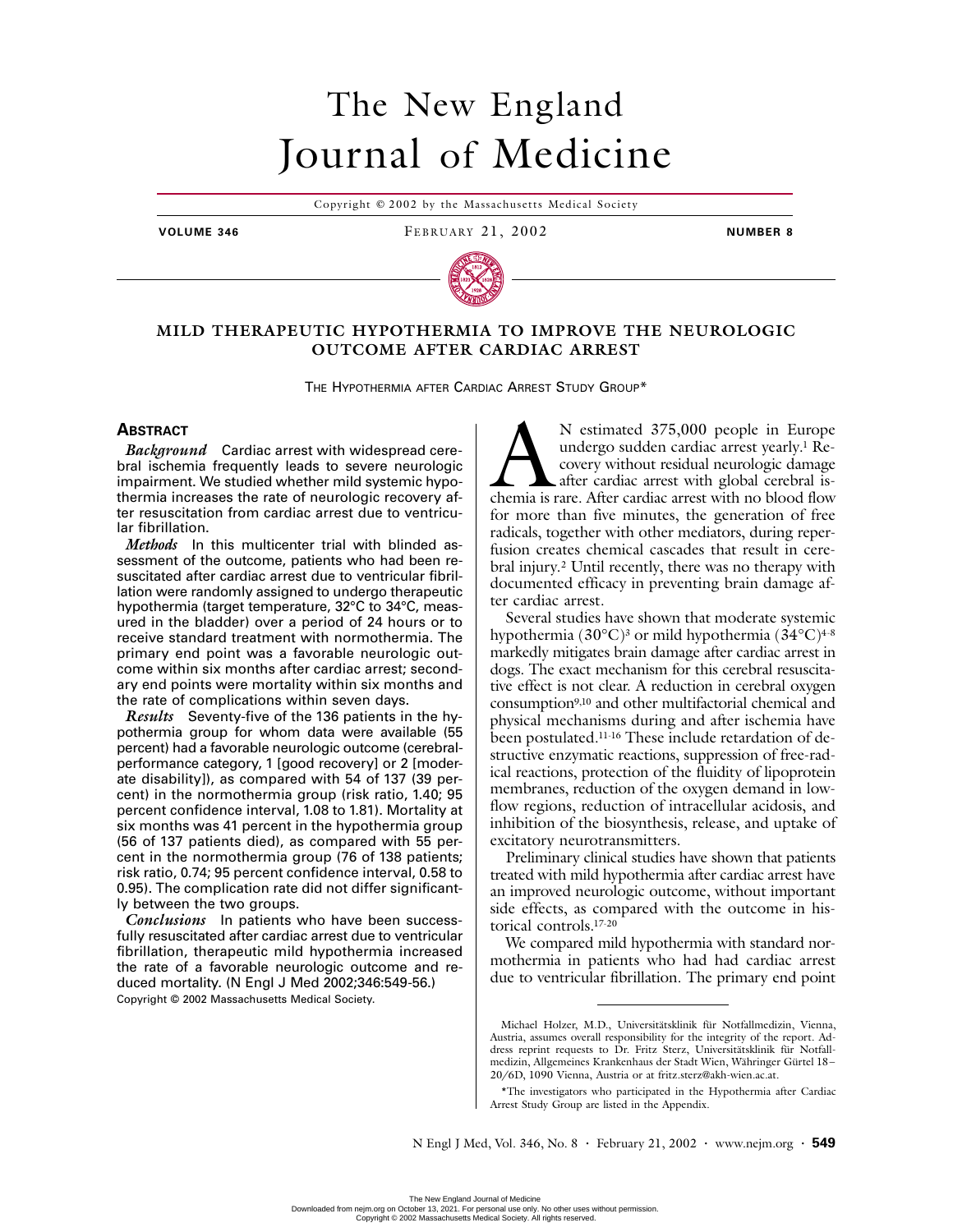was a favorable neurologic outcome within six months after cardiac arrest.<sup>21-23</sup> Secondary end points were mortality at six months and the incidence of complications during the first seven days. Nine centers in five European countries participated in the study.

# **METHODS**

## **Patients**

Patients seen consecutively in the emergency department in whom spontaneous circulation had been restored after cardiac arrest were eligible for the study. The criteria for inclusion were a witnessed cardiac arrest, ventricular fibrillation or nonperfusing ventricular tachycardia as the initial cardiac rhythm, a presumed cardiac origin of the arrest, an age of 18 to 75 years, an estimated interval of 5 to 15 minutes from the patient's collapse to the first attempt at resuscitation by emergency medical personnel, and an interval of no more than 60 minutes from collapse to restoration of spontaneous circulation.

Patients were excluded if they met any of the following criteria: a tympanic-membrane temperature below 30°C on admission, a comatose state before the cardiac arrest due to the administration of drugs that depress the central nervous system, pregnancy, response to verbal commands after the return of spontaneous circulation and before randomization, evidence of hypotension (mean arterial pressure, less than 60 mm Hg) for more than 30 minutes after the return of spontaneous circulation and before randomization, evidence of hypoxemia (arterial oxygen saturation, less than 85 percent) for more than 15 minutes after the return of spontaneous circulation and before randomization, a terminal illness that preceded the arrest, factors that made participation in follow-up unlikely, enrollment in another study, the occurrence of cardiac arrest after the arrival of emergency medical personnel, or a known preexisting coagulopathy.

#### **Study Design**

The study was designed as a randomized, controlled trial with blinded assessment of the outcome. The protocol and consent procedure were approved by the institutional review board of each participating center. For all patients, the requirement of informed consent was waived in accordance with the ethical standards of the local institutional review board and the guidelines for good clinical practice of the European Agency for the Evaluation of Medicinal Products.24 The patient's family was informed about the trial, and the protocol specified that if there were any objections, the patient would be withdrawn from the study. However, there were no objections.

Treatment assignments were randomly generated by computer in blocks of 10, with stratification according to center. Sealed envelopes containing the treatment assignments were provided by the biostatistics center. Immediately after a patient had been enrolled, an envelope was opened, and the patient was assigned to the specified group.

Personnel involved in the care of patients during the first 48 hours after cardiac arrest could not be blinded with respect to treatment assignments. However, the physicians responsible for assessing the neurologic outcome within the first six months after the arrest were unaware of the treatment assignments.

#### **Treatment**

All patients received standard intensive care according to a detailed protocol. Sedation was induced by the intravenous administration of midazolam (0.125 mg per kilogram of body weight per hour initially) and fentanyl (0.002 mg per kilogram per hour initially), and the doses were adjusted as needed for 32 hours for the management of mechanical ventilation. To prevent shivering, paralysis was induced by the intravenous administration of pancuronium (0.1 mg per kilogram) every 2 hours for a total of 32 hours. Intracranial pressure was not monitored.

The temperature on admission was measured with an infrared tympanic thermometer (Ototemp LighTouch, Exergen, Watertown, Mass.). Further temperature measurements were made with a bladder-temperature probe (Foley catheter). Patients randomly assigned to the normothermia group were placed on a conventional hospital bed, and normothermia was maintained. Those randomly assigned to the hypothermia group were cooled to a target temperature of 32°C to 34°C with the use of an external cooling device (TheraKool, Kinetic Concepts, Wareham, United Kingdom). This device consists of a mattress with a cover that delivers cold air over the entire body. The goal was to reach the target bladder temperature within four hours after the return of spontaneous circulation. If this goal was not achieved, ice packs were applied. The temperature was maintained at 32°C to 34°C for 24 hours from the start of cooling, followed by passive rewarming, which we expected would occur over a period of 8 hours.

## **Data Collection**

Data on cardiac arrest for individual patients were recorded in the Utstein style.25 Laboratory tests were performed at base line, 12 and 48 hours after cardiac arrest, and as clinically indicated. Risk factors for an unfavorable outcome (hypotension or a nonfatal cardiac arrest after resuscitation) were documented.

#### **Outcome**

The primary outcome was a favorable neurologic outcome within six months, defined as a Pittsburgh cerebral-performance category of 1 (good recovery) or 2 (moderate disability) on a fivecategory scale; the other categories were 3 (severe disability), 4 (a vegetative state), and 5 (death).21-23 The neurologic outcome was determined without knowledge of the patient's treatment assignment. Patients with good recovery or moderate disability had sufficient cerebral function to live independently and work at least part-time.

Secondary end points were overall mortality at six months and the rate of complications during the first seven days after cardiac arrest. Bleeding of any severity, pneumonia, sepsis, pancreatitis, renal failure, pulmonary edema, seizures, arrhythmias, and pressure sores were recorded. Since an individual patient might have more than one complication at a time, the occurrence of at least one complication of any kind per patient was also documented.

#### **Statistical Analysis**

Continuous variables, which were not normally distributed, are reported as medians and interquartile ranges. Categorical variables are reported as counts and percentages. Primary and secondary outcomes were binary, and the chi-square test or Fisher's exact test, as appropriate, was used to compare outcomes in the hypothermia and normothermia groups. Trends across subgroups were measured with an extension of the Wilcoxon rank-sum test.26 The difference in risk between the two groups, with the corresponding 95 percent confidence interval, was calculated as a measure of the absolute risk, which was then used to calculate the number needed to treat. Risk ratios are reported as a measure of relative risk.

We used a multivariate logistic-regression model to determine whether the association between the intervention and the primary and secondary outcomes (neurologic recovery and mortality) was confounded by base-line differences between the study groups. All the covariables listed in Table 1 were entered into the model, except for the dose of epinephrine, which was excluded because of collinearity with the interval from the patient's collapse to the restoration of spontaneous circulation. We converted odds ratios to risk ratios using the following formula: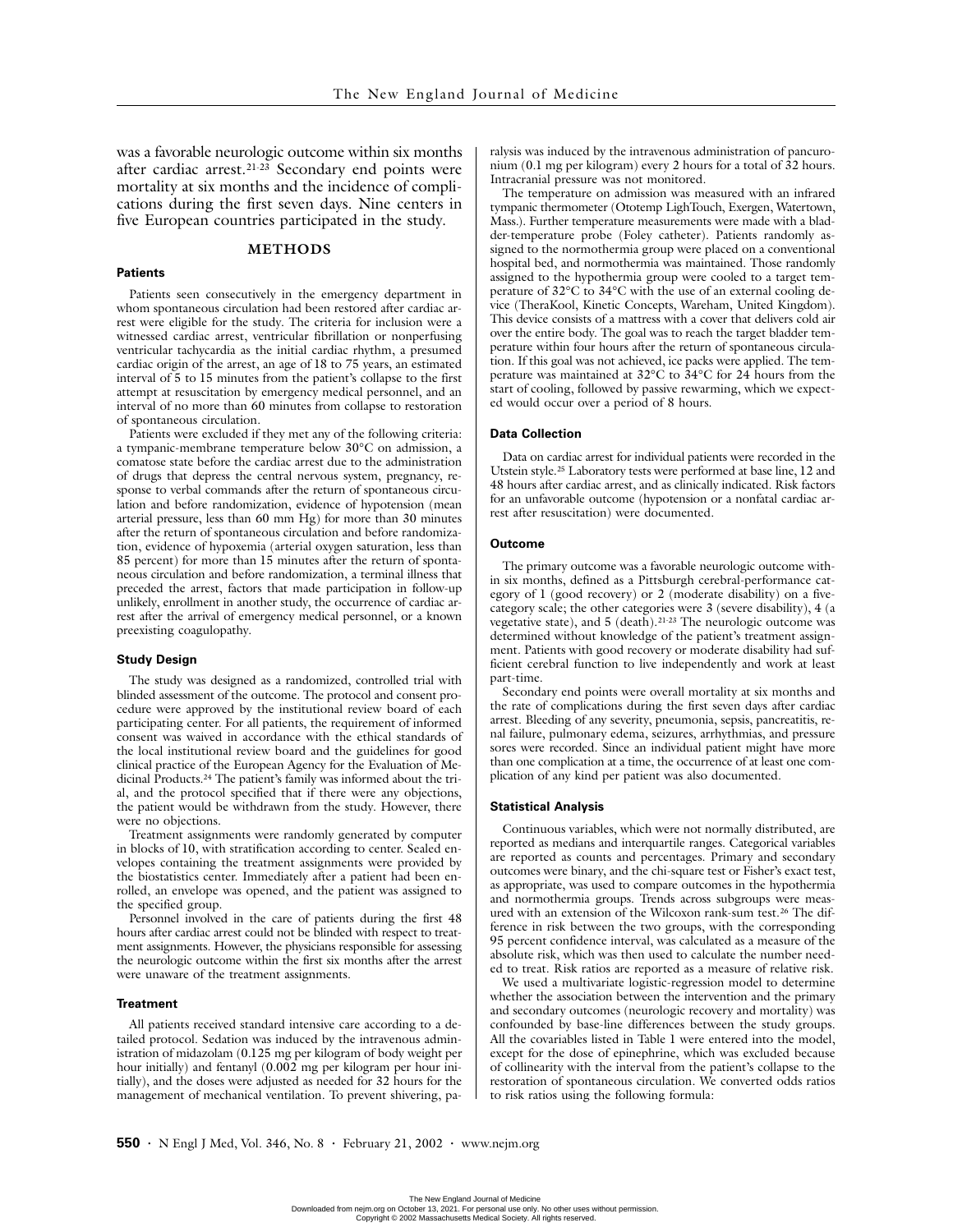| <b>CHARACTERISTIC</b>                                                                    | <b>NORMOTHERMIA</b><br>$(N=138)$ | <b>HYPOTHERMIA</b><br>$(N=137)$ |
|------------------------------------------------------------------------------------------|----------------------------------|---------------------------------|
| $Age - yr$                                                                               |                                  |                                 |
| Median                                                                                   | 59                               | 59                              |
| Interquartile range                                                                      | $49 - 67$                        | $51 - 69*$                      |
| Female sex — no./total no. $(\%)$                                                        | 32/138(23)                       | 33/137(24)                      |
| Medical history — no./total no. $(\%)$                                                   |                                  |                                 |
| <b>Diabetes</b>                                                                          | 26/138(19)                       | 11/135(8)                       |
| Coronary heart disease                                                                   | 59/138 (43)                      | 43/135(32)                      |
| Cerebrovascular disease                                                                  | 11/138(8)                        | 10/135(7)                       |
| NYHA class III or IV <sup>+</sup>                                                        | 16/132(12)                       | 14/130(11)                      |
| Location of cardiac arrest — no./total no. $(\%)$                                        |                                  |                                 |
| Home                                                                                     | 70/138(51)                       | 69/135(51)                      |
| Public place                                                                             | 53/138 (38)                      | 48/135(36)                      |
| Other <sup>+</sup>                                                                       | 15/138(11)                       | 18/135(13)                      |
| Arrest witnessed — no./total no. (%)§                                                    | 136/138 (99)                     | 134/137(98)                     |
| Presumed cardiac origin of arrest — no./total no. $\%$                                   | 135/138(98)                      | 135/137(99)                     |
| Ventricular fibrillation or pulseless ventricular tachycardia<br>— no./total no. $(\%)\$ | 132/138 (96)                     | 133/137(97)                     |
| Basic life support provided by bystander $-$ no./total no. $(\%)$                        | 68/138(49)                       | 59/137(43)                      |
| Interval between collapse and restoration of spontaneous<br>$circulation - min$          |                                  |                                 |
| Median                                                                                   | 22                               | 21                              |
| Interquartile range                                                                      | $17 - 33$                        | $15 - 28$                       |
| Total epinephrine dose — mg                                                              |                                  |                                 |
| Median                                                                                   | 3                                | 3                               |
| Interquartile range                                                                      | $1 - 6$                          | $1 - 5*$                        |
| Hypotension after resuscitation — no./total no. $(\%)$                                   | 68/138 (49)                      | 75/137(55)                      |
| Subsequent nonfatal arrest — no./total no. $(\%)$                                        | 11/138(8)                        | 15/137(11)                      |
| Thrombolysis after resuscitation — no./total no. $(\%)$                                  | 24/133 (18)                      | 27/135(20)                      |

**TABLE 1.** BASE-LINE CHARACTERISTICS OF THE PATIENTS.

\*Data were not available for two patients.

†NYHA denotes New York Heart Association.

‡Other locations included a physician's office, the workplace, and the hospital.

§Although this was a criterion for inclusion in the study, in a few cases, the initial information was incorrect.

¶Data were not available for three patients in the normothermia group and four in the hypothermia group.

risk ratio=odds ratio÷( $[1$  – incidence in normothermia group] + incidence in normothermia group  $\times$  odds ratio).<sup>27</sup>

Confounding can be assumed if the crude risk ratio differs from the adjusted risk ratio. Goodness of fit was assessed with the Hosmer–Lemeshow chi-square test. A reasonable fit can be assumed if the result is not significant at the 5 percent level. Analysis was carried out according to the intention-to-treat principle. Stata software (version 7, Stata, College Station, Tex.) was used to analyze the data.

## **RESULTS**

The study was carried out between March 1996 and January 2001. Since the enrollment rate was lower than expected and funding had ended by July 2000, enrollment was stopped at this date.

A total of 3551 patients were assessed for eligibility; 3246 of these patients did not meet the inclusion criteria, and 30 were not included because of logistic problems. Thus, 275 patients were enrolled, with 137 patients randomly assigned to the hypothermia group and 138 to the normothermia group (i.e., the group that received standard care after resuscitation). Hypothermia was discontinued early in 14 patients for the following reasons: death (6 patients), arrhythmia and hemodynamic instability (3), technical problems with the cooling device  $(2)$ , liver rupture  $(1)$ , previous random assignment to the hypothermia group (1), and an error in the duration of cooling (1). All randomized patients were included in the analysis of mortality. One patient in each group was lost to follow-up for neurologic status.

At base line, the patients in the two groups were generally similar, although the patients in the normothermia group were more likely to have a history of diabetes mellitus or coronary heart disease and to have received basic life support from a bystander than were those in the hypothermia group. These differences appear to have been due to random variation (Table 1).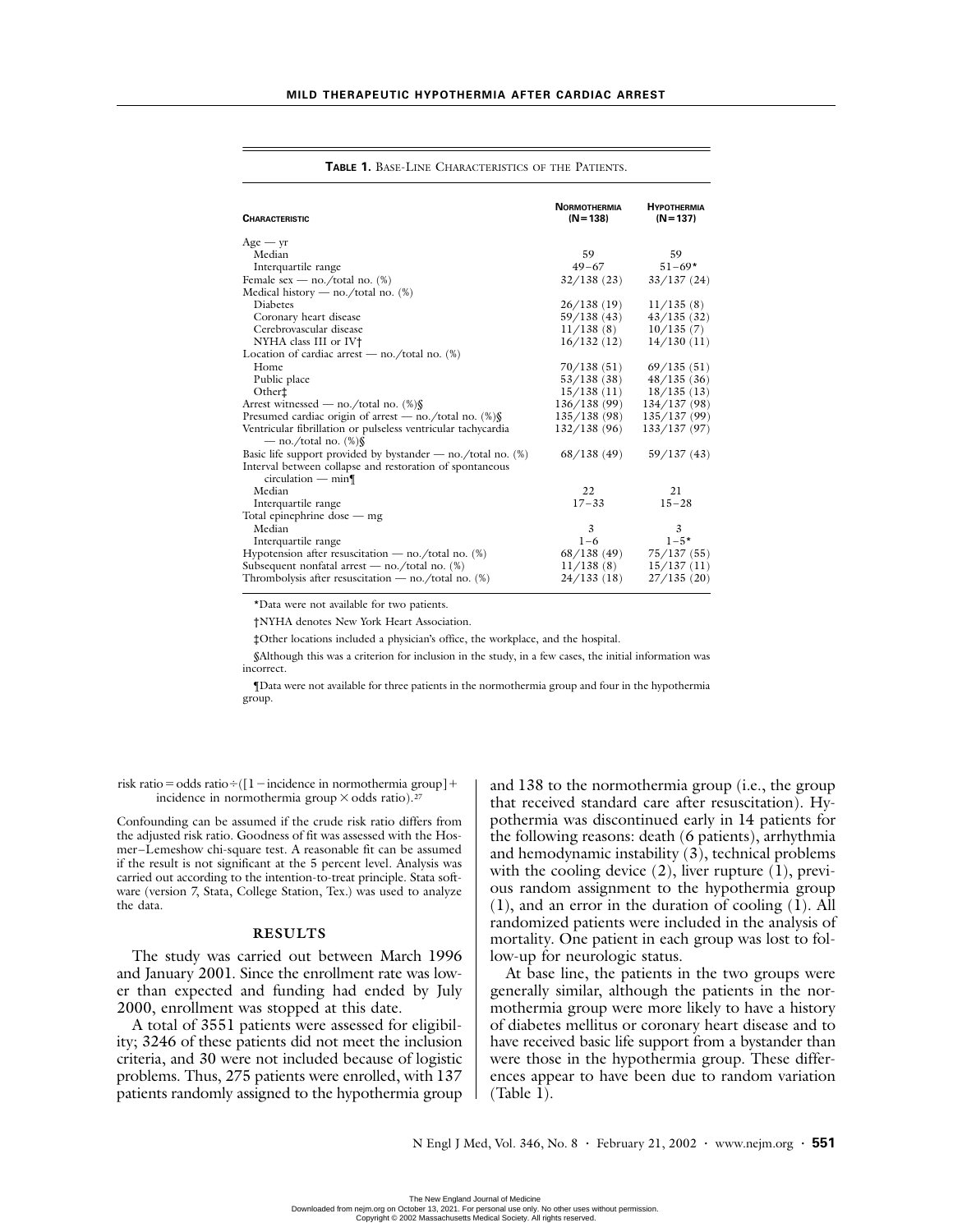# **Cooling**

In patients randomly assigned to the hypothermia group, the median interval between the restoration of spontaneous circulation and the initiation of cooling was 105 minutes (interquartile range, 61 to 192). The median interval between the restoration of spontaneous circulation and the attainment of a temperature between 32°C and 34°C was 8 hours (interquartile range, 4 to 16). In 19 patients, the target temperature could not be reached. Ice packs were required for 93 of the 132 patients for whom data were available (70 percent). The median duration of cooling was 24 hours (interquartile range, 24 to 25), and among patients in whom the target temperature was reached, it was maintained for a median of 24 hours (interquartile range, 12 to 29). Passive rewarming to a temperature above 36°C lasted for a median of 8 hours (interquartile range, 8 to 12). The temperature curves for the normothermia and hypothermia groups are shown in Figure 1.

## **Outcome at Six Months**

A total of 75 of the 136 patients (55 percent) in the hypothermia group had a favorable neurologic outcome, as compared with 54 of the 137 (39 percent) in the normothermia group (risk ratio, 1.40; 95 percent confidence interval, 1.08 to 1.81) (Table 2). To prevent one unfavorable neurologic outcome, 6 patients would need to be treated with hypothermia (95 percent confidence interval, 4 to 25 patients). After adjustment for a history of diabetes mellitus, a history of coronary heart disease, and receipt of basic life support from a bystander, the risk ratio changed only marginally (data not shown). After adjustment for all the base-line variables shown in Table 1, the risk ratio increased slightly, to 1.47 (95 percent confidence interval, 1.09 to 1.82).

The rate of death six months after cardiac arrest was 14 percentage points lower in the hypothermia group than in the normothermia group (risk ratio for the hypothermia group, 0.74 [95 percent confidence interval, 0.58 to 0.95]) (Table 2 and Fig. 2). On the basis of the difference in the risk of death between the two groups, 7 patients would need to be treated with hypothermia (95 percent confidence interval, 4 to 33 patients) to prevent 1 death. After adjustment for base-line differences in the proportions of patients with a history of diabetes mellitus, a history of coronary heart disease, and receipt of basic life support from a bystander, the risk ratio changed only minimally (data not shown). After adjustment for all the base-line variables shown in Table 1, the effect



**Figure 1.** Bladder Temperature in the Normothermia and Hypothermia Groups.

The T bars indicate the 75th percentile in the normothermia group and the 25th percentile in the hypothermia group. The target temperature in the hypothermia group was 32°C to 34°C, and the duration of cooling was 24 hours. Only patients with recorded temperatures were included in the analysis.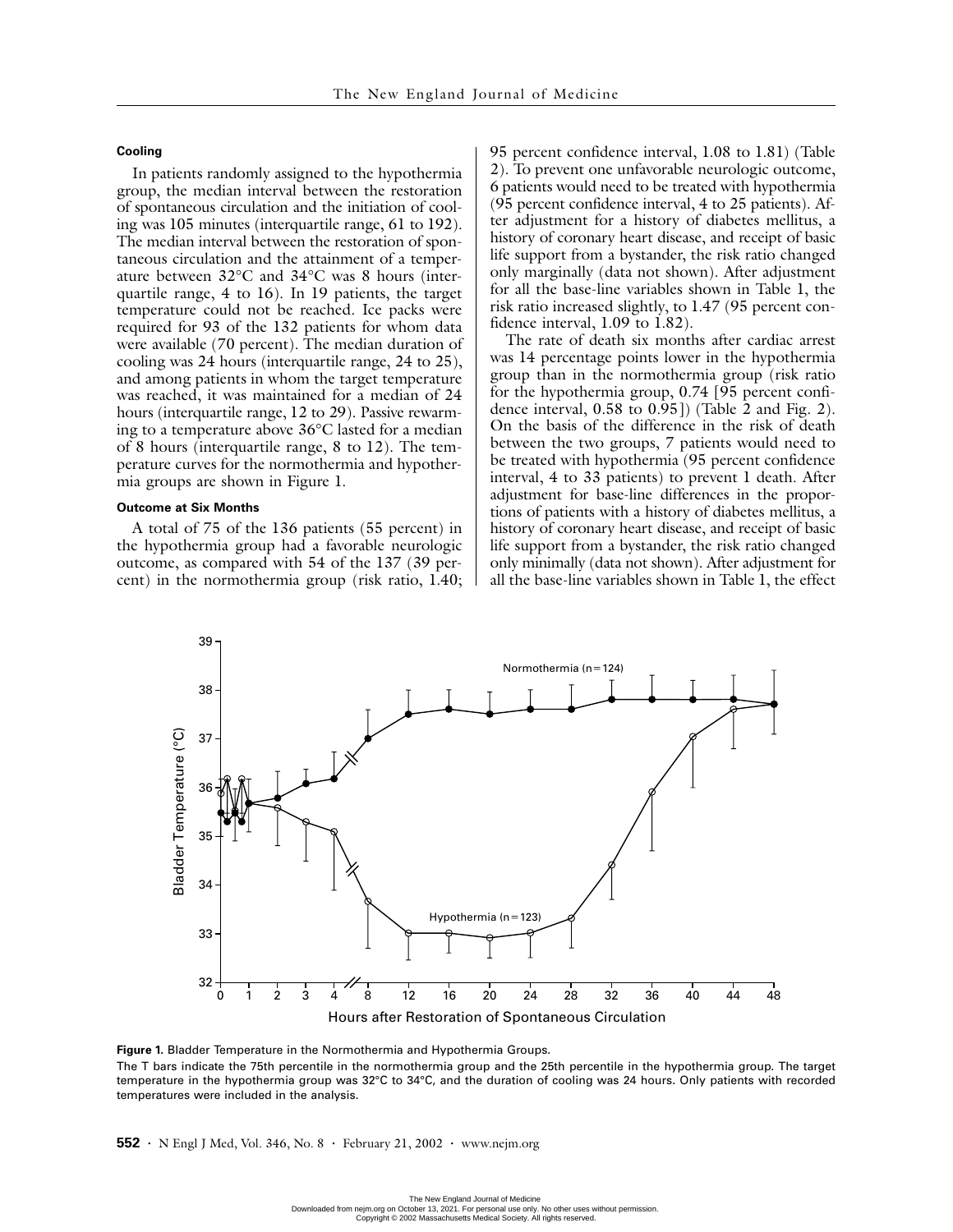**TABLE 2.** NEUROLOGIC OUTCOME AND MORTALITY AT SIX MONTHS.

| <b>OUTCOME</b>                                           | <b>NORMOTHERMIA</b> | <b>HYPOTHERMIA</b>        | RISK RATIO (95% CI)* P VALUET |       |  |  |  |
|----------------------------------------------------------|---------------------|---------------------------|-------------------------------|-------|--|--|--|
| no./total no. (%)                                        |                     |                           |                               |       |  |  |  |
| Favorable neurologic outcome <sup><math>\pm</math></sup> |                     | $54/137(39)$ $75/136(55)$ | $1.40(1.08-1.81)$             | 0.009 |  |  |  |
| Death                                                    | 76/138(55)          |                           | $56/137(41)$ 0.74 (0.58-0.95) | 0.02  |  |  |  |

\*The risk ratio was calculated as the rate of a favorable neurologic outcome or the rate of death in the hypothermia group divided by the rate in the normothermia group. CI denotes confidence interval.

†Two-sided P values are based on Pearson's chi-square tests.

‡A favorable neurologic outcome was defined as a cerebral-performance category of 1 (good recovery) or 2 (moderate disability). One patient in the normothermia group and one in the hypothermia group were lost to neurologic follow-up.



**Figure 2.** Cumulative Survival in the Normothermia and Hypothermia Groups. Censored data are indicated by tick marks.

of hypothermia on mortality was slightly stronger (risk ratio, 0.62; 95 percent confidence interval, 0.36 to 0.95).

Most of the patients with unfavorable neurologic outcomes died within six months after discharge from the hospital. In this subgroup of patients, mortality after discharge did not differ significantly according to the assigned treatment (Table 3).

# **Complications**

The proportion of patients with any complication did not differ significantly between the two groups (93 of 132 patients in the normothermia group [70

percent] and 98 of 135 in the hypothermia group [73 percent],  $P=0.70$ ). Sepsis was more likely to develop in the patients with hypothermia than in those with normothermia, although this difference was not statistically significant (Table 4). The total number of complications was not significantly higher in the hypothermia group than in the normothermia group  $(P=0.09)$ .

# **DISCUSSION**

Our results show that among patients in whom spontaneous circulation had been restored after cardiac arrest due to ventricular fibrillation, systemic cool-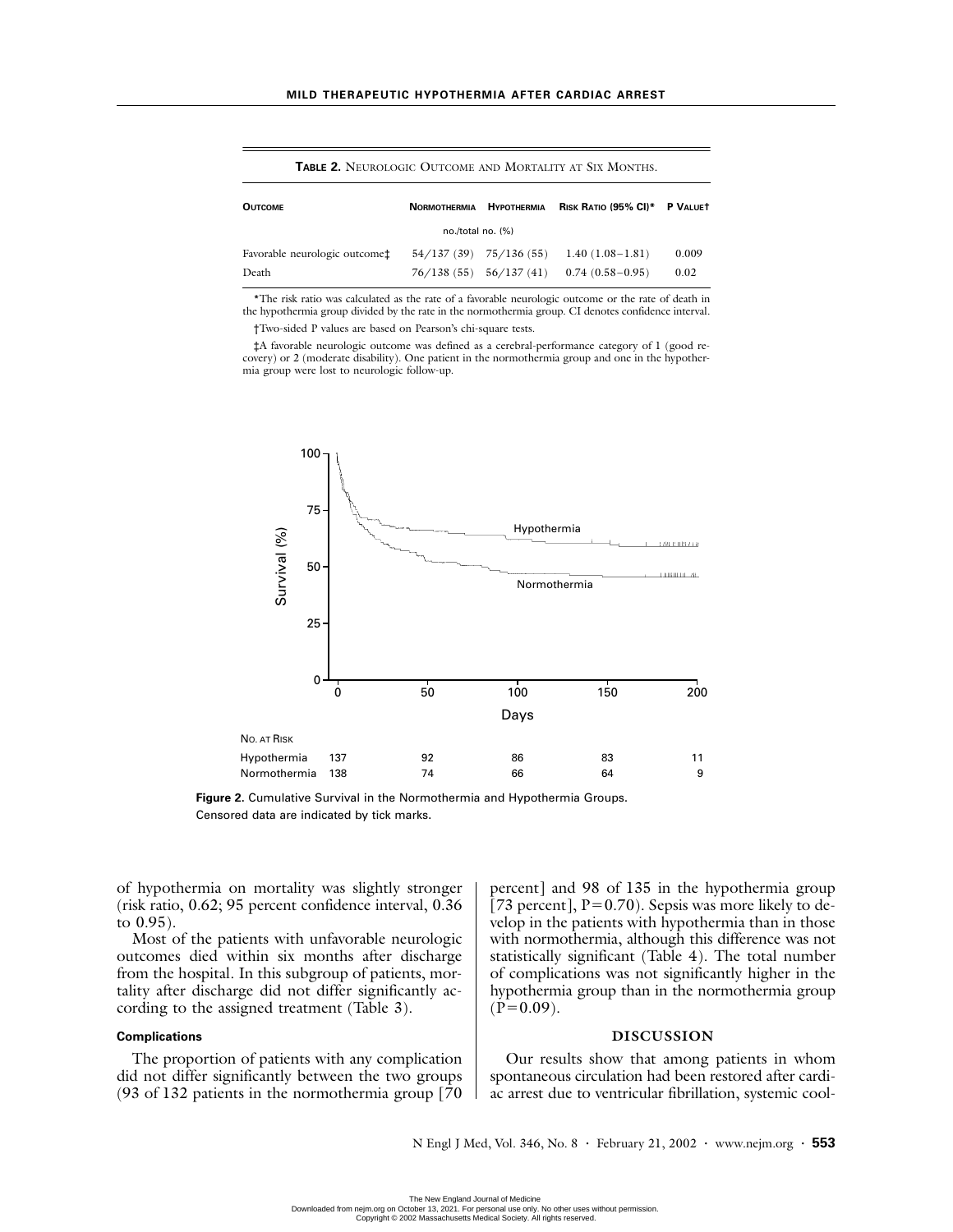**TABLE 3.** DEATHS BEFORE DISCHARGE AND DEATHS AFTER DISCHARGE ACCORDING TO THE CEREBRAL-PERFORMANCE CATEGORY.

| <b>OUTCOME</b>               | <b>NORMOTHERMIA</b> | <b>НУРОТНЕRМІА</b> |
|------------------------------|---------------------|--------------------|
| Death in hospital $-$ no.    | 69                  | 50                 |
| Not discharged — no.         | 2                   | 2                  |
| Death after discharge - no./ |                     |                    |
| total no. discharged*        |                     |                    |
| CPC 1                        | 0/30                | 1/45               |
| CPC <sub>2</sub>             | 0/12                | 0/19               |
| CPC <sub>3</sub>             | 1/16                | 1/14               |
| CPC 4                        | 6/8                 |                    |

\*One patient in the normothermia group and one in the hypothermia group were lost to follow-up. There were no significant differences between the two groups (chi-square=0.30, with 3 df;  $P=0.96$ ). A cerebralperformance category (CPC) of 1 indicates good cerebral performance (the patient is alert and has normal cerebral function). CPC 2 indicates moderate disability (the patient is alert and has sufficient cerebral function to live independently and work part-time). Such patients might have hemiplegia, seizures, ataxia, dysarthria, dysphasia, or permanent memory loss or other mental changes. CPC 3 indicates severe cerebral disability (the patient is conscious but dependent on others for daily support because of impaired brain function). CPC 4 indicates a vegetative state.

ing to a bladder temperature between 32°C and 34°C for 24 hours increased the chance of survival and of a favorable neurologic outcome (a cerebralperformance category of 1 or 2), as compared with standard normothermic life support.

The use of moderate hypothermia after cardiac arrest was initially reported in the late 1950s and early 1960s.28-30 Although the target temperature was lower in these studies than in ours and the method and duration of cooling also differed from those in our study, the results were similar. However, the findings were inconclusive, and the rate of complications was higher than that observed with the mild hypothermia used in our study. There were no further investigations of hypothermia as a resuscitative measure until the 1990s, when laboratory studies demonstrated the benefit of mild hypothermia.<sup>4-8,16</sup> These studies led to preliminary clinical studies of mild hypothermia.

In the study by Bernard et al., $17$  cooling was induced more rapidly (with ice packs) and for a shorter period than in our study. Nevertheless, the results were similar to ours. The neurologic outcome has also been consistently favorable in studies of mild hypothermia in animals.31-34 In the pilot studies by Yanagawa et al.<sup>18</sup> and Nagao et al.,<sup>19</sup> the frequency of a favorable neurologic outcome was similar to that in our study, although the method and duration of cooling in these studies differed from those in our study. In contrast to these encouraging findings, a

| <b>TABLE 4. COMPLICATIONS DURING THE FIRST SEVEN DAYS</b> |  |  |  |  |
|-----------------------------------------------------------|--|--|--|--|
| AFTER CARDIAC ARREST.*                                    |  |  |  |  |

| <b>COMPLICATION</b>               | <b>NORMOTHERMIA</b> | <b>HYPOTHERMIA</b> |  |
|-----------------------------------|---------------------|--------------------|--|
|                                   | no./total no. (%)   |                    |  |
| Bleeding of any severity†         | 26/138(19)          | 35/135(26)         |  |
| Need for platelet transfusion     | 0/138               | 2/135(1)           |  |
| Pneumonia                         | 40/137(29)          | 50/135(37)         |  |
| Sepsis                            | 9/138(7)            | 17/135(13)         |  |
| Pancreatitis                      | 2/138(1)            | 1/135(1)           |  |
| Renal failure                     | 14/138(10)          | 13/135(10)         |  |
| Hemodialysis                      | 6/138(4)            | 6/135(4)           |  |
| Pulmonary edema                   | 5/133(4)            | 9/136(7)           |  |
| Seizures                          | 11/133(8)           | 10/136(7)          |  |
| Lethal or long-lasting arrhythmia | 44/138(32)          | 49/135(36)         |  |
| Pressure sores                    | 0/133               | 0/136              |  |

\*None of the comparisons between the two groups, performed with the use of Pearson's chi-square test, indicated significant differences.

†The sites of bleeding were mucous membranes, the nose, the urinary tract, the gastrointestinal tract, subcutaneous tissue, and skin, as well as intracerebral and intraabdominal sites.

study of hypothermia in patients with traumatic brain injury35 showed no improvement in the neurologic outcome. The reasons for this discrepancy are thought to include the different pathogenesis of direct central nervous system injury, as well as the late initiation of cooling in some of the patients and variations in intensive care and life support among participating hospitals.35,36

Although the proportions of patients with any complication did not differ significantly between the two treatment groups in our study, a detailed analysis of the complications and an analysis of the total number of complications revealed a trend toward a higher rate of infectious problems in the hypothermia group. Nevertheless, the benefit of hypothermia exceeded its possible adverse effects.

One limitation of our study was the fact that the attending physicians could not be blinded to the treatment assignments. The relative risk may be slightly exaggerated in studies that are not double blind.37 Although the outcome was assessed without knowledge of the treatment assignments, we did not verify that the blinding was successful. Even if it was not successful in a few cases, we do not believe that any bias that might have been introduced would have been strong enough to invalidate our findings.

The study population was restricted to a group of patients with a high risk of brain damage because of the specified interval between the patient's collapse and the first attempt at resuscitation by emergency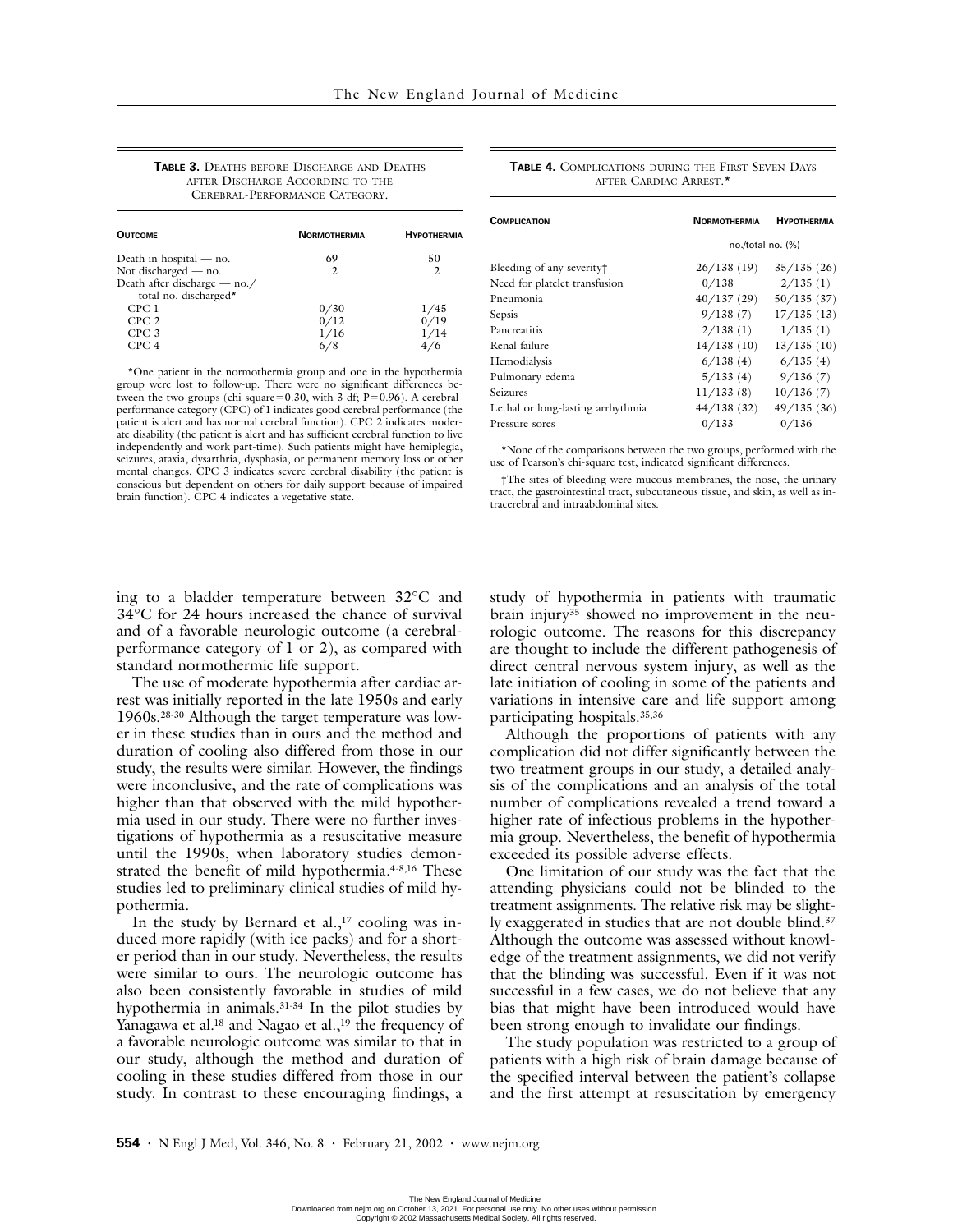medical personnel, as well as other factors, so only 8 percent of the patients assessed for eligibility were included in the trial. Further studies are warranted to determine whether our findings apply to patients at lower risk for brain damage and to those with cardiac arrest due to causes other than ventricular fibrillation.

Treatment with hypothermia may be of value in terms of public health. Each year, cardiac arrest occurs in approximately 375,000 people in Europe,<sup>1</sup> about 30,000 of whom would meet our inclusion criteria. We can be 95 percent confident that treatment with hypothermia would prevent an unfavorable neurologic outcome in 1200 to 7500 of these patients.

Supported by grants from the Biomedicine and Health Programme (BIOMED 2) implemented under the Fourth RTD Framework Programme 1994–1998 of the European Union (BMH4-CD-96-0667), the Austrian Ministry of Science and Transport (GZ 5.550/12-Pr/4/95 and GZ 650.0251/2-IV/6/96), and the Austrian Science Foundation (P11405-MED).

K. Heaton and R. Meier (Kinetic Concepts, Wareham, United Kingdom) provided technical support and the TheraKool cooling device.

*We are indebted to the nurses and staff of the participating centers for their enthusiastic cooperation, to Elaine Ward for editorial assistance, and to the patients in the study for their trust and support.* 

## **APPENDIX**

The following investigators participated in the Hypothermia after Cardiac Arrest Study Group (the number of patients enrolled at each center is shown): **Chair, Central Coordinating Office —**M. Holzer (Universitätsklinik für Notfallmedizin, Vienna, Austria); **Steering Committee —** E. Cerchiari (Ospedale Niguarda Ca'Granda, Milan, Italy), P. Martens (A.Z. Sint Jan, Bruges, Belgium), R. Roine (Helsinki University Hospital, Helsinki, Finland), F. Sterz (Universitätsklinik für Notfallmedizin, Vienna, Austria); **Central Coordinating Office —** P. Eisenburger, C. Havel, J. Kofler, E. Oschatz, K. Rohrbach, W. Scheinecker, W. Schörkhuber; **hospital investigators —** W. Behringer, A. Zeiner (Universitätsklinik für Notfallmedizin, Vienna, Austria; 88 patients); A. Valentin (Krankenhaus Rudolfstiftung, Vienna, Austria; 2 patients); M. De Meyer (A.Z. Sint Jan, Bruges, Belgium; 35 patients); O. Takunen, M. Tiainen (Helsingin Yliopistollisen Keskussairaalan, Helsinki, Finland; 71 patients); S. Hachimi-Idrissi, L. Huyghens (Academisch Ziekenhuis van de Vrije Universiteit Brussel, Brussels, Belgium; 25 patients); M. Fischer, P. Walger (Medizinische Fakultat der Rheinischen Friedrich-Wilhems-Universitat Bonn, Bonn, Germany; 15 patients); A. Bartsch, M. Foedisch (Evangelisches Waldkrankenhaus Bonn, Bonn, Germany; 15 patients); E. Cerchiari (Ospedale Niguarda Ca'Granda, Milan, Italy; 12 patients); M. Bonizzoli, E. Pagni (Azienda Ospedalieria Careggi, Florence, Italy; 12 patients); **Monitoring Committee —** A.N. Laggner (Universitätsklinik für Notfallmedizin, Vienna, Austria), A. Kaff (Rettungs- und Krankenbeförderungsdienst der Stadt Wien, Vienna, Austria), B. Schneider (randomization procedure) (Institut für Medizinische Statistik, Universität Wien, Vienna, Austria); **Data Analysis —** M. Müllner (Universitätsklinik für Notfallmedizin, Vienna, Austria).

## **REFERENCES**

**1.** de Vreede-Swagemakers JJ, Gorgels AP, Dubois-Arbouw WI, et al. Outof-hospital cardiac arrest in the 1990's: a population-based study in the Maastricht area on incidence, characteristics and survival. J Am Coll Cardiol 1997;30:1500-5.

**2.** Negovsky VA. Postresuscitation disease. Crit Care Med 1988;16:942-6. **3.** Leonov Y, Sterz F, Safar P, Radovsky A. Moderate hypothermia after cardiac arrest of 17 minutes in dogs: effect on cerebral and cardiac outcome. Stroke 1990;21:1600-6.

**4.** Leonov Y, Sterz F, Safar P, et al. Mild cerebral hypothermia during and after cardiac arrest improves neurologic outcome in dogs. J Cereb Blood Flow Metab 1990;10:57-70.

**5.** Sterz F, Safar P, Tisherman S, Radovsky A, Kuboyama K, Oku K. Mild

hypothermic cardiopulmonary resuscitation improves outcome after prolonged cardiac arrest in dogs. Crit Care Med 1991;19:379-89.

**6.** Weinrauch V, Safar P, Tisherman S, Kuboyama K, Radovsky A. Beneficial effect of mild hypothermia and detrimental effect of deep hypothermia after cardiac arrest in dogs. Stroke 1992;23:1454-62.

**7.** Kuboyama K, Safar P, Radovsky A, Tisherman SA, Stezoski SW, Alexander H. Delay in cooling negates the beneficial effect of mild resuscitative cerebral hypothermia after cardiac arrest in dogs: a prospective, randomized study. Crit Care Med 1993;21:1348-58.

**8.** Safar P, Xiao F, Radovsky A, et al. Improved cerebral resuscitation from cardiac arrest in dogs with mild hypothermia plus blood flow promotion. Stroke 1996;27:105-13.

**9.** Hegnauer AH, D'Amato HE. Oxygen consumption and cardiac output in the hypothermic dog. Am J Physiol 1954;178:138-42.

**10.** Mezrow CK, Sadeghi AM, Gandsas A, et al. Cerebral blood flow and metabolism in hypothermic circulatory arrest. Ann Thorac Surg 1992;54: 609-15.

**11.** Chopp M, Knight R, Tidwell CD, Helpern JA, Brown E, Welch KM. The metabolic effects of mild hypothermia on global cerebral ischemia and recirculation in the cat: comparison to normothermia and hyperthermia. J Cereb Blood Flow Metab 1989;9:141-8.

**12.** Dempsey RJ, Combs DJ, Maley ME, Cowen DE, Roy MW, Donaldson DL. Moderate hypothermia reduces postischemic edema development and leukotriene production. Neurosurgery 1987;21:177-81.

**13.** Kramer RS, Sanders AP, Lesage AM, Woodhall B, Sealy WC. The effect of profound hypothermia on preservation of cerebral ATP content during circulatory arrest. J Thorac Cardiovasc Surg 1968;56:699-709.

**14.** Natale JA, D'Alecy LG. Protection from cerebral ischemia by brain cooling without reduced lactate accumulation in dogs. Stroke 1989;20: 770-7.

**15.** Sterz F, Leonov Y, Safar P, et al. Multifocal cerebral blood flow by Xe-CT and global cerebral metabolism after prolonged cardiac arrest in dogs: reperfusion with open-chest CPR or cardiopulmonary bypass. Resuscitation 1992;24:27-47.

**16.** Busto R, Globus MY, Dietrich WD, Martinez E, Valdes I, Ginsberg MD. Effect of mild hypothermia on ischemia-induced release of neurotransmitters and free fatty acids in rat brain. Stroke 1989;20:904-10.

**17.** Bernard SA, Jones BM, Horne MK. Clinical trial of induced hypothermia in comatose survivors of out-of-hospital cardiac arrest. Ann Emerg Med 1997;30:146-53.

**18.** Yanagawa Y, Ishihara S, Norio H, et al. Preliminary clinical outcome study of mild resuscitative hypothermia after out-of-hospital cardiopulmonary arrest. Resuscitation 1998;39:61-6.

**19.** Nagao K, Hayashi N, Kanmatsuse K, et al. Cardiopulmonary cerebral resuscitation using emergency cardiopulmonary bypass, coronary reperfusion therapy and mild hypothermia in patients with cardiac arrest outside the hospital. J Am Coll Cardiol 2000;36:776-83.

**20.** Zeiner A, Holzer M, Sterz F, et al. Mild resuscitative hypothermia to improve neurological outcome after cardiac arrest: a clinical feasibility trial. Stroke 2000;31:86-94.

**21.** Jennett B, Bond M. Assessment of outcome after severe brain damage. Lancet 1975;1:480-4.

**22.** Brain Resuscitation Clinical Trial II Study Group. A randomized clinical study of a calcium-entry blocker (lidoflazine) in the treatment of comatose survivors of cardiac arrest. N Engl J Med 1991;324:1225-31.

**23.** Safar P, Bircher NG. Cardiopulmonary cerebral resuscitation: basic and advanced cardiac and trauma life support: an introduction to resuscitation medicine. 3rd ed. London: W.B. Saunders, 1988:267.

**24.** Human Medicines Evaluation Unit. Note for guidance on good clinical practice (clinical practice medicinal products [CPMP]/International Conference of Harmonization [ICH]/135/95). Guidelines for good clin-

ical practice. ICH topic E6. London: European Agency for the Evaluation of Medicinal Products, 1995:1-58. (Also available at http://www.eudra. org/emca.html.)

**25.** Cummins RO, Chamberlain DA, Abramson NS, et al. Recommended guidelines for uniform reporting of data from out-of-hospital cardiac arrest: the Utstein Style: a statement for health professionals from a task force of the American Heart Association, the European Resuscitation Council, the Heart and Stroke Foundation of Canada, and the Australian Resuscitation Council. Circulation 1991;84:960-75.

**26.** Cuzick J. A Wilcoxon-type test for trend. Stat Med 1985;4:87-90.

**27.** Zhang J, Yu KF. What's the relative risk? A method of correcting the odds ratio in cohort studies of common outcomes. JAMA 1998;280:1690-1. **28.** Benson DW, Williams GR Jr, Spencer FC, Yates AJ. The use of hypothermia after cardiac arrest. Anesth Analg 1958;38:423-8.

**29.** Williams GR Jr, Spencer FC. The clinical use of hypothermia following cardiac arrest. Ann Surg 1959;148:462-8.